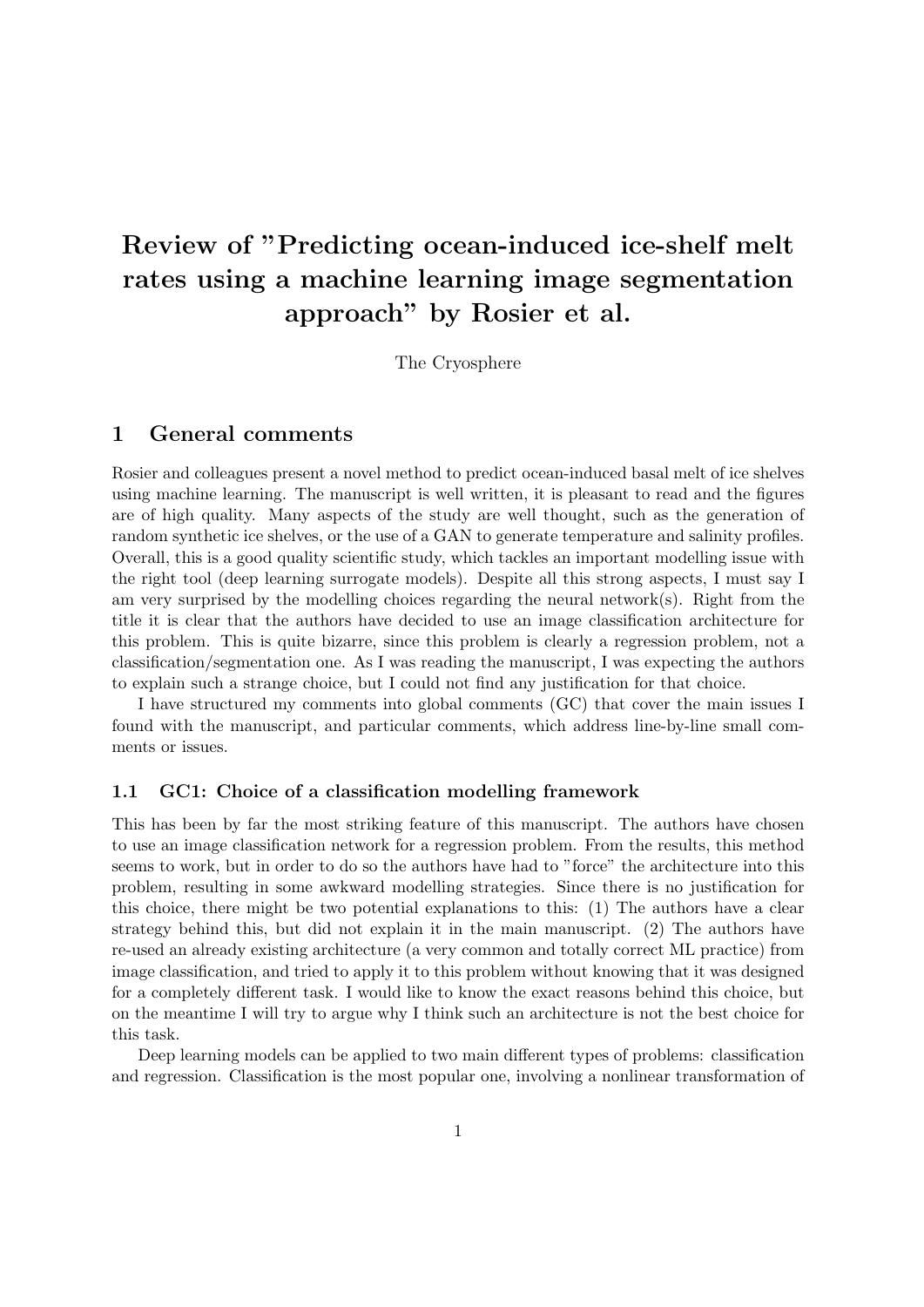input data into a new space, in which a segmentation is performed based on a specific number of classes or labels in a supervised or unsupervised manner. On the other hand, regression models are in general less well known, and they are more challenging to train, validate and apply to physical systems. While the validation of a classification model is quite straightforward, since it is very easy to verify if the labels are accurate or not, this is not true for a regression problem. Regression problems for physical systems are trickier to validate, as one needs to make sure that the model is learning the physical relationships for the right reasons.

The fact that the authors chose a classification model for a regression problem has a series of consequences which add unnecessary complexity to the modelling framework:

- The discussion on the choice and impact of the number of classes for the first network could have been completely avoided just by choosing a regression model. Since the modelled variable (melt) is a continuous variable, it does not make sense to model it in a discrete way with a classification framework.
- The authors compensate this strange choice by adding a second neural network, an autoencoder, in order to interpolate the discrete classes obtained by the first network. As for the previous point, this second network could have been directly discarded if a regression model had been chosen.
- The model(s) presented in this study do seem to work, but I cannot help wondering how simpler and potentially faster might have been a solution with a regression network.

Since everything else in the study is well conceived, the model seems to work and the authors have even verified the physical plausibility of the learnt model, I do not think these reasons above are enough to deny publication. However, I would ask the authors at the very least to clearly explain in the discussion the reasoning behind this strange choice and comment on what the use of a regression model could imply for such a modelling framework.

Moreover, if the authors think it is something relatively simple to achieve, I would encourage them to re-train a regression CNN to see if the results are improved. In lines 357-359, the authors mention that they trained a single CNN that performed the same tasks as both networks. If that is really the case, that should be a regression network, otherwise it would not be possible to go from a continuous input to a continuous output. They also mentioned that such a network proved harder to train. It would be interesting to know if that is because they simply re-used the same architecture with some minor changes (e.g. just changing some activation functions), or if they chose a specific architecture suited to regression problems. As I said, training and validating regression networks is often trickier, but it is very likely that this might result in a better model. I will not enforce these changes, due to the above mentioned reasons. If they decide that it is too much work and they would rather keep the current model, then this should be clearly added in the discussion as a future perspective, including the current shortcomings of the model. The current model is overly complicated for this problem. A regression model would largely simplify the modelling pipeline, and could potentially result in a more accurate and expressive model.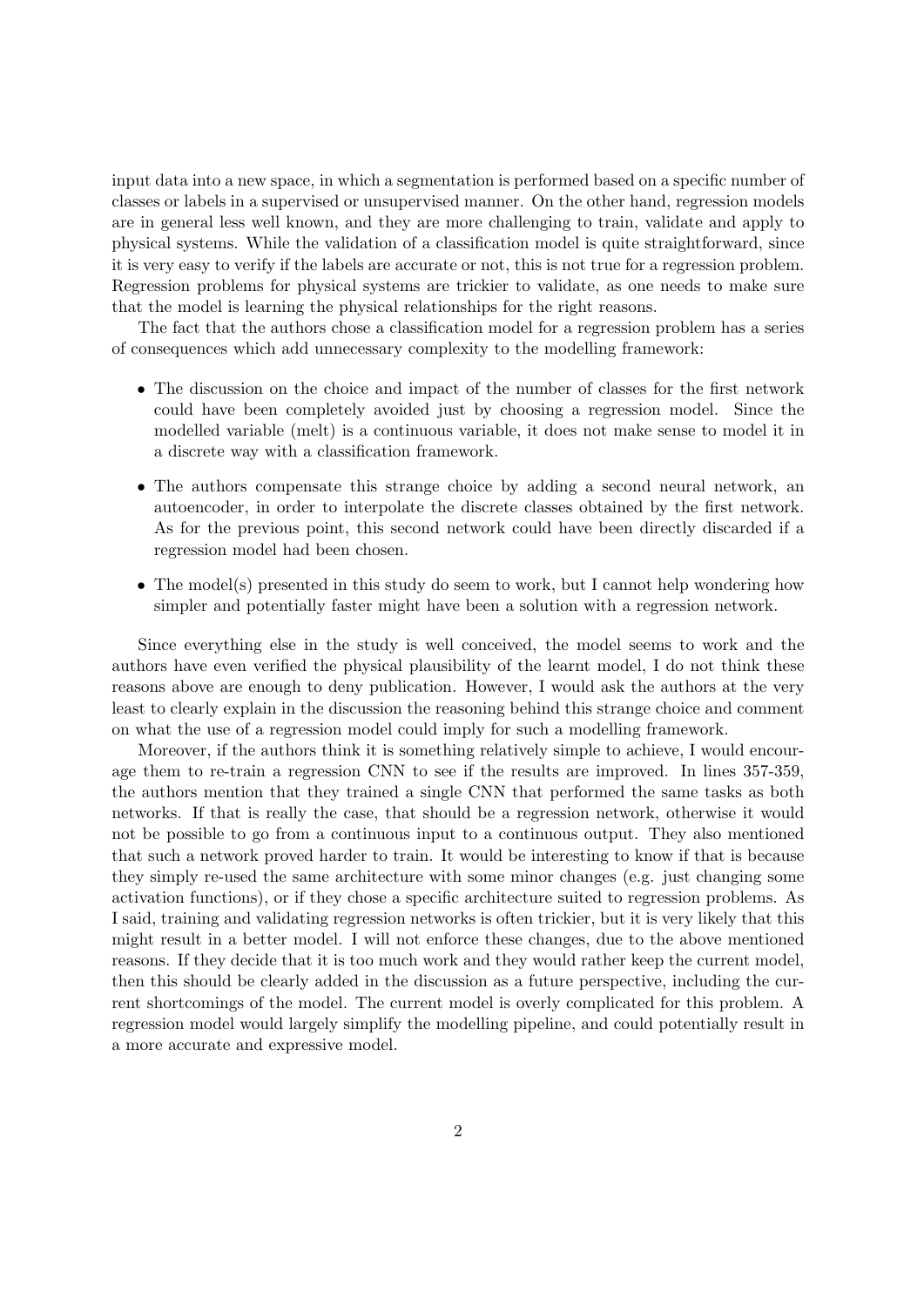## 1.2 GC2: Model validation

Another aspect of the modelling framework that I believe should be improved is its validation. According to the manuscript, only 5% of the dataset is used for validation, which seems extremely low. The authors justify this low fraction of data for test arguing that this maximizes the training dataset, thus improving the overall model performance. This is even more surprising knowing that this is in fact a surrogate model, whose training and validation data can be generated at will. Expanding the validation dataset would be as easy as generating more synthetic ice-shelf geometries and running NEMO on them. From Figure B4 we can see that the train performance plateaus at around 2500 synthetic cases. However, there is no information on how the test set impacts the performance. In machine learning it is essential to monitor the simultaneous evolution of the train and test performance, since they give important clues regarding overfitting or underfitting.

Some extra analyses should be performed in order to improve our confidence in the surrogate model(s):

- I believe the test dataset should be expanded. 5% might (or will likely) not be enough to correctly evaluate the out-of-sample model performance in a large variety of ice-shelf and ocean configurations.
- The test performance should be added to Figure B4, in order to track its evolution with different dataset sizes. If computational costs are behind the use of just 5%, I would still encourage the authors to expand it as much as possible, and then add these reasons explicitly in the manuscript.

#### 1.3 GC3: Code availability and model details

Another downside of the manuscript is the lack of transparency regarding the model details. The main issue in my opinion is the fact that the model source code is not open-source. There is only a statement saying that the synthetic geometries are available upon request, without any mention of the model code itself. This makes it even harder to review the model, and goes against the open science values from journals such as The Cryosphere. Many of my doubts or questions could have been directly resolved by checking a properly documented repository on GitHub (or elsewhere). Therefore, I strongly encourage the authors to share their source code in a public repository. By making it citeable (e.g. using Zenodo), there are virtually no downsides to sharing it.

This has also been commented by the other reviewer. I think overall there is a lack of details regarding the model configuration in the manuscript. I understand that the authors do not want to flood the text with technicalities, but it would still be interesting to know a little bit more about the model in an Appendix or Supplementary material. Details regarding the optimizer for the gradient descent, regularization techniques used to avoid overfitting, learning rates, etc...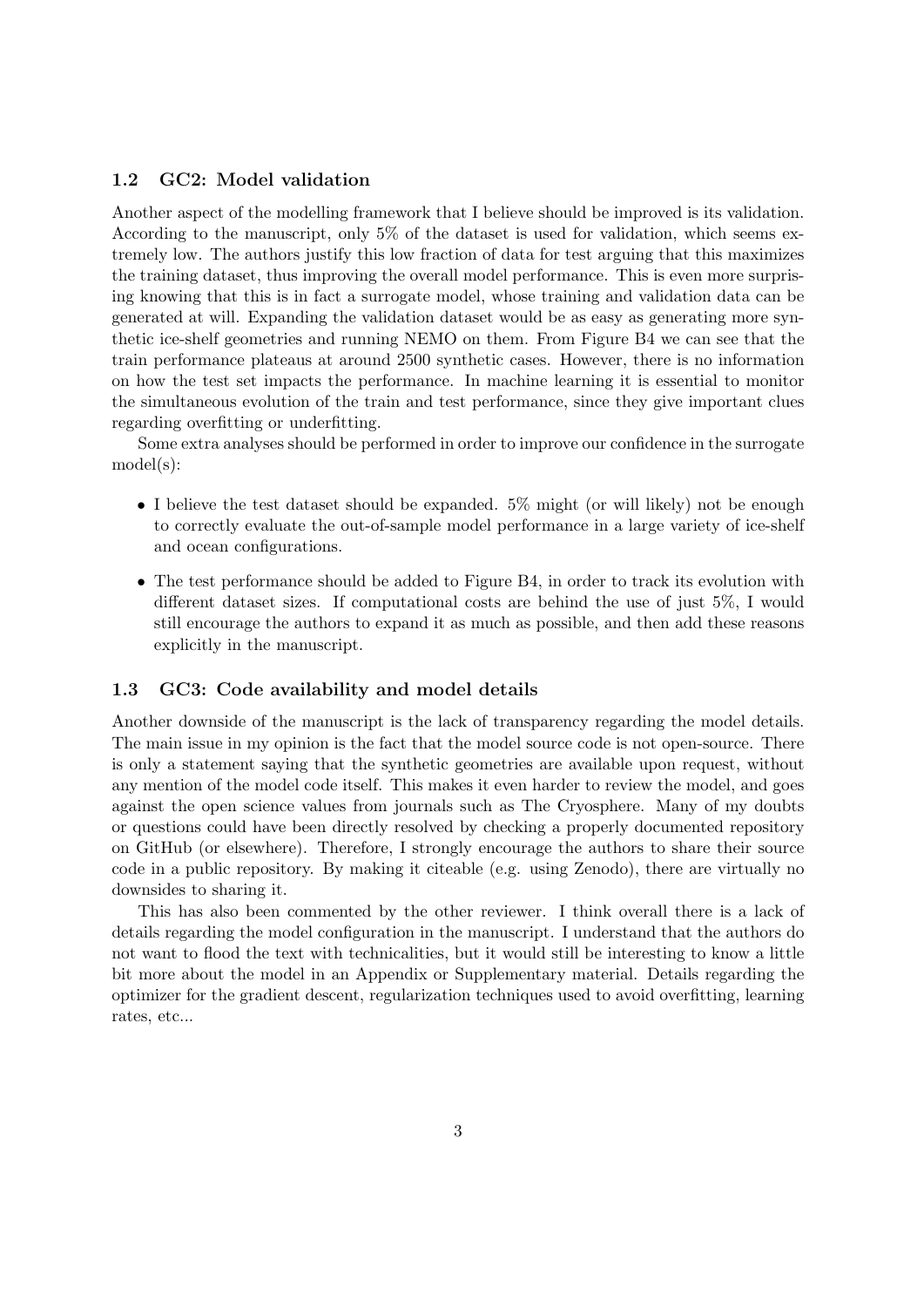## 2 Specific comments

- L120 Please add more details about the optimizer and gradient descent in either the text or an additional section in the Appendix or Supplementary material.
- L126-127 By simply evaluating the loss at the pixels covering the ice shelf this could be easily solved. A matrix mask could be used to filter out those values. This yet another consequence of using a classification framework.
- L133 A simple leaky ReLu could have sufficed, which is also less computationally expensive.
- Figure 2 Great figure!
- L246-247 Nice, this is indeed a very good idea, which allows for an infinite number of training samples.
- L277-280 This should be explained in the legend, otherwise it is impossible to understand.
- L281 By remaining panels do you mean the panels shown in Fig. 4?
- L283-284 This should also be mentioned in the figure. It is important to mention that you are showing an out-of-sample performance.

It is also unclear why the performances of the two parametrizations are not included. One would expect to see the comparison here, otherwise there is no baseline performance to compare with.

- Figure 4 "Note the colour map gradient is not linear, but is greatest around zero, to make it easier to distinguish the magnitude of melting/refreezing over the bulk of the ice shelves." What do you mean? To me the colourmap from the plot appears to be linear.
- L303-304 This is another strong aspect of this study. When working with surrogate models this risk is highly reduced, but it is still very nice that the learnt model physics were verified.
- L303-304 Couldn't you change the loss of these two models? This could be easily solved by tuning all models with a combined loss: e.g. the  $(NRMSE\_local +$ NRMSE average)/2.
- L315 Indeed, this study has focused on modelling the spatial information of ice shelf melt. Modelling of the temporal dimension remains untackled, and it might prove more challenging to do (see e.g. Bolibar et al. (2020) The Cryosphere). A validation in the spatial dimension doesn't ensure a good performance in the temporal dimension, which would be mandatory for any real world application as a surrogate for NEMO.